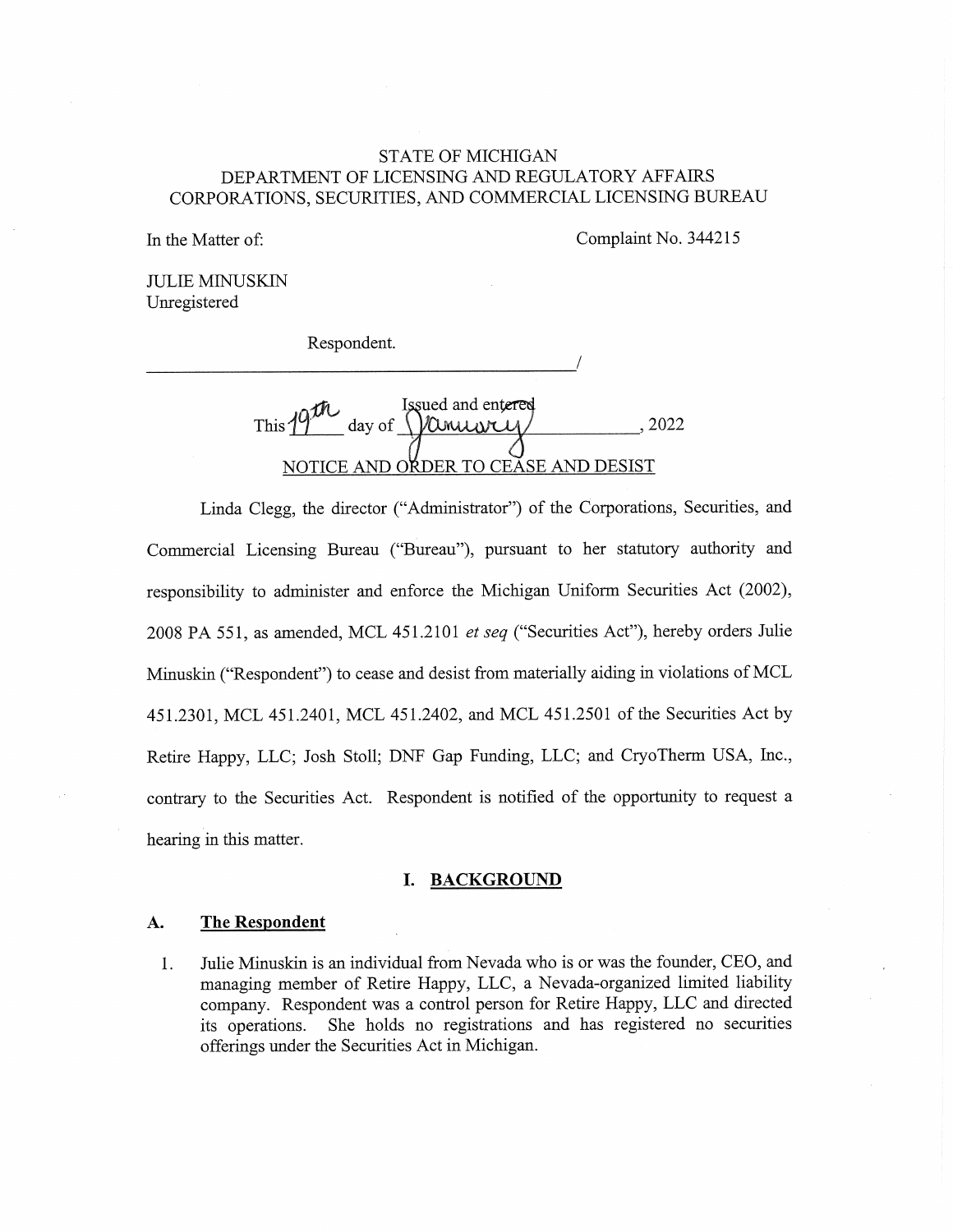### B. Findings of Fact

- 1. Bureau staff investigated Respondent's activities under the Securities Act after receiving a consumer complaint related to investments in DNF Gap Funding, LLC and CryoTherm USA, Inc. that were offered and sold by Retire Happy, LLC and Josh Stoll.
- 2. The investigation developed evidence that Respondent owned and operated Retire Happy, LLC and was responsible for directing its operations as its founder and CEO, including employing and directing Stoll to engage in the offer and sale of notes issued by DNF Gap Funding, LLC and CryoTherm USA, Inc. for a finder's fee payable to Retire Happy, LLC.
- 3. The Bureau, concurrent with the issuance of this Notice and Order to Cease and Desist is issuing the following administrative cease and desist orders under MCL 451.2604:
	- A. Complaint No. 344211, DNF Gap Funding, LLC, for violating MCK 451.2301, MCL 451.2402(4), and MCL 451.2501;
	- B. Complaint No. 344212, Retire Happy, LLC, for violating MCL 451.2301, MCL 451.2401, MCL 451.2402(4), and MCL 451.2501;
	- C. Complaint No. 344213, CryoTherm USA, Inc., for violating MCL 451.2301, MCL 451.2402(4), and MCL 451.2501; and
	- D. Complaint No. 344214, Josh Stoll, for violating MCL 451.2301, MCL 451.2402(1), and MCL 451.2501.
- 4. Respondent as the founder, CEO, and managing member of Retire Happy, LLC was a direct causal connection between the conduct leading to the issuance of the Notices and Orders to Cease and Desist in the preceding paragraph and the harm caused to the Michigan investor harmed by that conduct.
- 5. Respondent knew or should have known that the securities offered and sold to the Michigan investor were not registered or exempt, that Retire Happy, LLC was not registered or exempt as a broker-dealer, that Josh Stoll was not registered or exempt as an agent, and that Josh Stoll was making false or misleading statements in connection with the offer and sale of the notes issued by DNF Gap Funding, LLC and CryoTherm USA, Inc.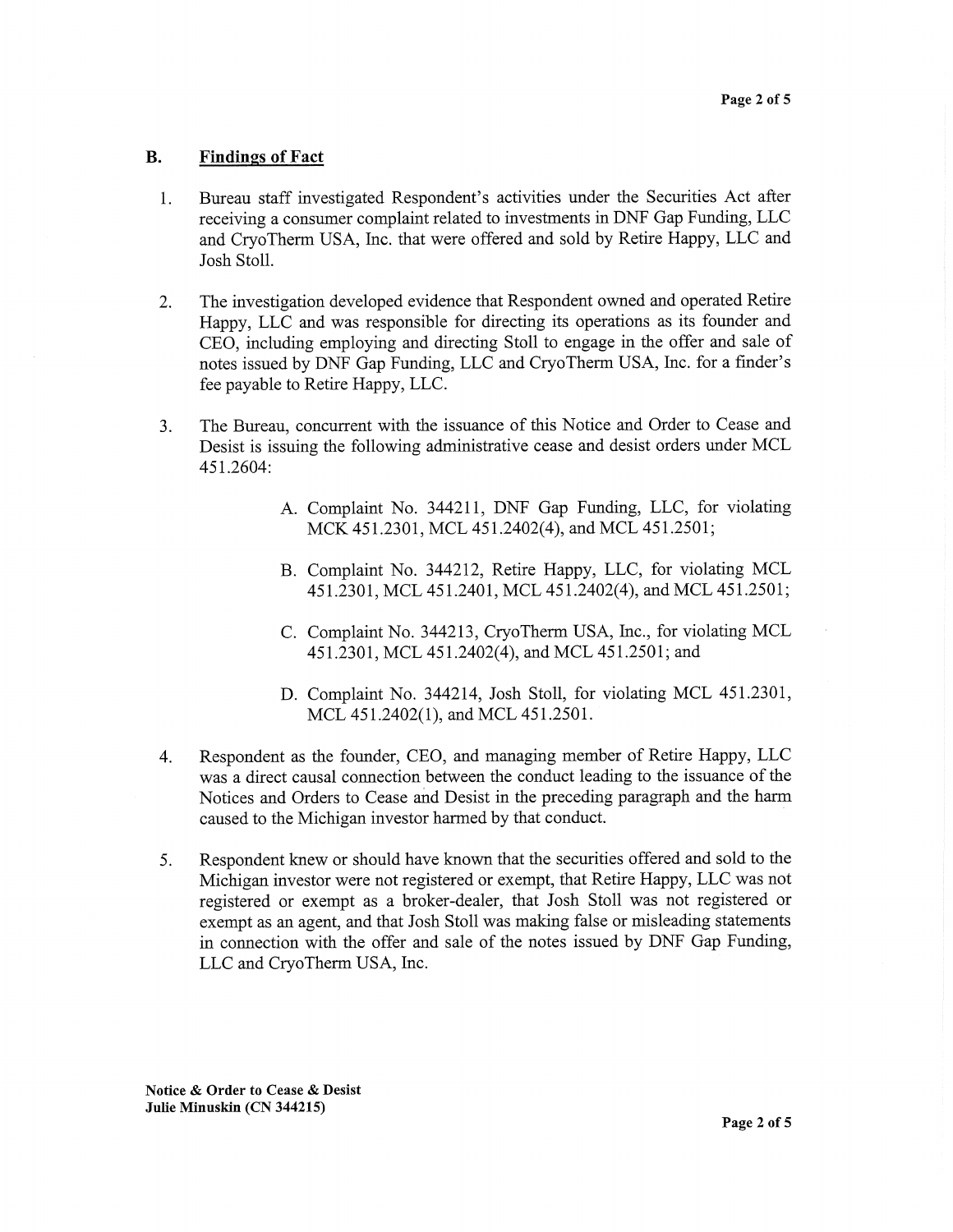# II. RELEVANT STATUTORY PROVISIONS

1. Section 604(1) of the Securities Act, MCL 451.2604(1), states in part:

If the administrator determines that a person has engaged, is engaging, or is about to engage in an act, practice, or course of business constituting a violation of this act or a rule adopted or order issued under this act, or that a person has materially aided, is materially aiding, or is about to materially aid an act, practice, or course of business constituting a violation of this act, or a rule adopted or order issued under this act, the administrator may do 1 or more of the following:

(a) Issue an order directing the person to cease and desist from engaging in the act, practice, or course of business or to take other action necessary or appropriate to comply with this act... (*Emphasis* added).

#### III. CONCLUSIONS OF LAW

1. Respondent Julie Minuskin materially aided DNF Gap Funding, LLC; Retire Happy, LLC; CryoTherm USA, Inc.; and Josh Stoll in violating sections 301, 401, 402, and 501 of the Securities Act, MCL 451.2301, 451.2401, 451.2402, and 451.2501, justifying the issuance of an order pursuant to section 604(1) of the Securities Act, MCL 451.2604(1).

# IV. ORDER

IT IS THEREFORE ORDERED, pursuant to section 604 of the Securities Act, MCL 451.2604, that:

- A. Respondent shall immediately CEASE AND DESIST from materially aiding in violations of the Securities Act, contrary to the Securities Act.
- B. Pursuant to section 604(2) of the Securities Act, this Notice and Order to Cease and Desist is IMMEDIATELY EFFECTIVE.
- C. In a Final Order, the Administrator intends to impose civil fines of \$20,000.00 against Respondent under MCL 451.2604(4). This Notice and Order to Cease and Desist may become final pursuant to Section VI, below.
- D. Pursuant to section 508 of the Securities Act, MCL 451.2508, a person that willfully violates the Securities Act, or an order issued under the Securities Act, is guilty of a felony punishable by imprisonment for not more than 10 years or a fine of not more than \$500,000.00 for each violation, or both. An individual convicted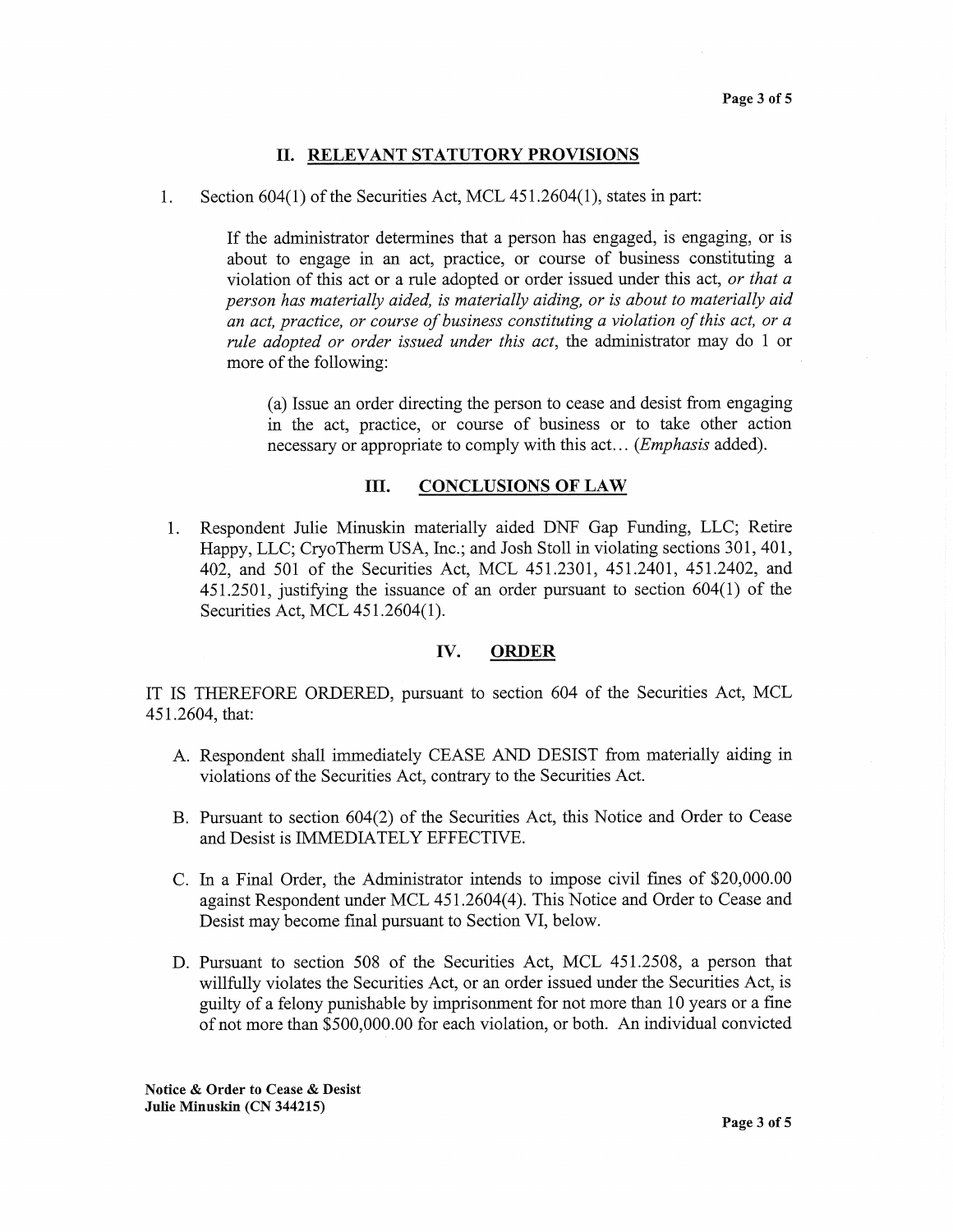of violating a rule or order under this act may be fined, but shall not be imprisoned, if the individual did not have knowledge of the rule or order.

## V. NOTICE OF OPPORTUNITY FOR HEARING

Section 604 of the Securities Act, MCL 451.2604, provides that Respondent has 30 days beginning with the first day after the date of service of this Notice and Order to Cease and Desist to submit a written request to the Administrator asking that this matter be scheduled for a hearing. If the Administrator receives a written request in a timely manner, the Administrator shall schedule a hearing within 15 days after receipt of the request. The written request for a hearing must be addressed to:

> Corporations, Securities & Commercial Licensing Bureau Regulatory Compliance Division P.O. Box 30018 Lansing, MI 48909

By email: CSCL-FOIA@Michigan.gov

### VI. ORDER FINAL ABSENT HEARING REQUEST

A. Under section 604 of the Securities Act, MCL 451.2604, the Respondent's failure to submit a written request for a hearing to the Administrator within 30 days after the service date of this NOTICE AND ORDER TO CEASE AND DESIST shall result in this order becoming a FINAL ORDER by operation of law. The FINAL ORDER includes the imposition of the fines cited described in section IV.C., and the fine amounts set forth below will become due and payable to the Administrator within sixty (60) days after the date this order becomes final:

> \$20,000.00 — Julie Minuskin, under section 604 of the Securities Act, MCL 451.2604.

B. CIVIL FINE payments should be payable to the STATE OF MICHIGAN and contain identifying information (e.g., names and complaint numbers) and mailed to the following address:

> Corporations, Securities & Commercial Licensing Bureau Final Order Monitoring P.O. Box 30018 Lansing, MI 48909

C. Failure to comply with the terms of this Order within the time frames specified may result in additional administrative penalties, including the summary suspension or continued suspension of all registrations held by Respondent under the Securities Act,

Notice & Order to Cease & Desist Julie Minuskin (CN 344215)